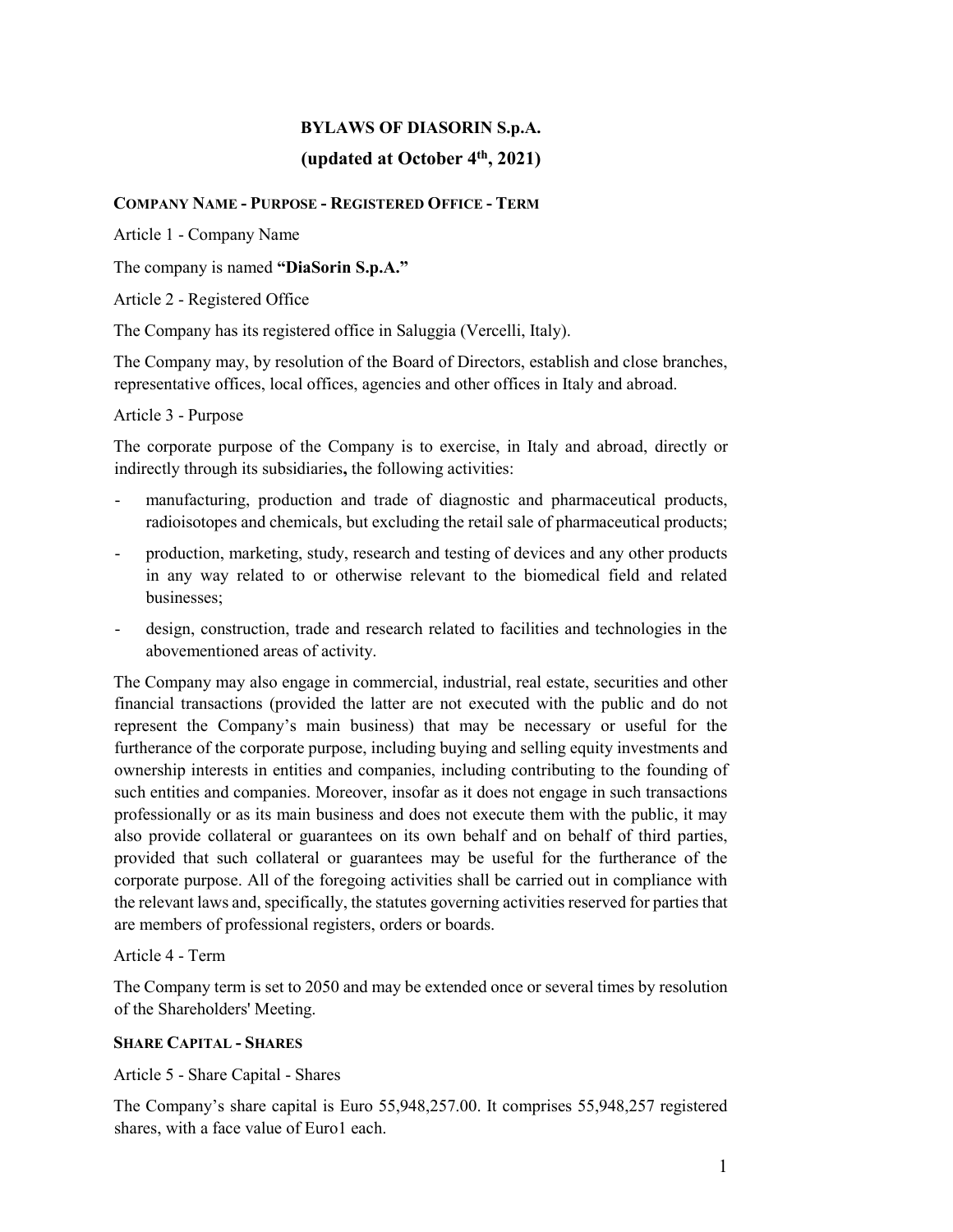The shares are registered, freely transferable and indivisible.

In the event of a share capital increase, the option right may be excluded or limited pursuant to law and may be limited to 10% of the preexisting share capital, in accordance with Article 2441, Section 4, of the Italian Civil Code.

The Extraordinary Shareholders' Meeting of 4 October 2021 resolved to increase the share capital in cash, against payment and in separate issues, with the exclusion of pre-emptive rights pursuant to Article 2441, paragraph 5, of the Italian Civil Code, for a maximum total nominal amount of 2,370,411.00 Euros, in addition to the share premium for a maximum of 497,629,589.00 Euros, to service exclusively the conversion of the bond issue made by the Company called "€500 million Zero Coupon Equity Linked Bonds due 2028" to be carried out in one or more tranches by means of the issue of common shares of the Company, with regular dividend entitlement, in accordance with the criteria set out in the related Regulations, on the understanding that the final date for subscription of the newly issued shares is set at 5 May 2028 and that, should the capital increase not have been fully subscribed by that date, it will be deemed to have increased by an amount equal to the subscriptions received and effective as from that date, with express authorisation for the directors to issue the new shares as and when they are subscribed. No fractional shares will be issued or delivered and no cash payment or adjustment will be made in lieu of such fractional shares.

#### Article 6 - Bonds

The company may, by resolution of the Board of Directors, issue bonds in any form and within the limits permitted by law.

Without prejudice to the right to delegate powers pursuant to Article 2420-ter of the Italian Civil Code, the extraordinary Shareholders' Meeting has jurisdiction over the issuance of bonds convertible into newly issued shares.

#### **WITHDRAWAL**

#### Article 7 - Withdrawal

The right of withdrawal may be exercised only within the limits of and in accordance with binding law provisions and is, in any case, excluded when the Company's term is extended.

#### **SHAREHOLDERS MEETINGS**

#### Article 8 - Shareholders' Meeting

The Shareholders' Meeting represents all the shareholders and, its resolutions, when adopted pursuant to law and to these Bylaws, are binding on all shareholders, including dissenting and/or absent shareholders.

Shareholders' Meeting shall be either Ordinary or Extraordinary, pursuant to law.

Ordinary Shareholders' Meeting for the approval of the annual financial statements shall be convened within 120 days from the close of the fiscal year or within 180 days from the same date, where the conditions set forth in the last section of Article 2364 of the Italian Civil Code are met.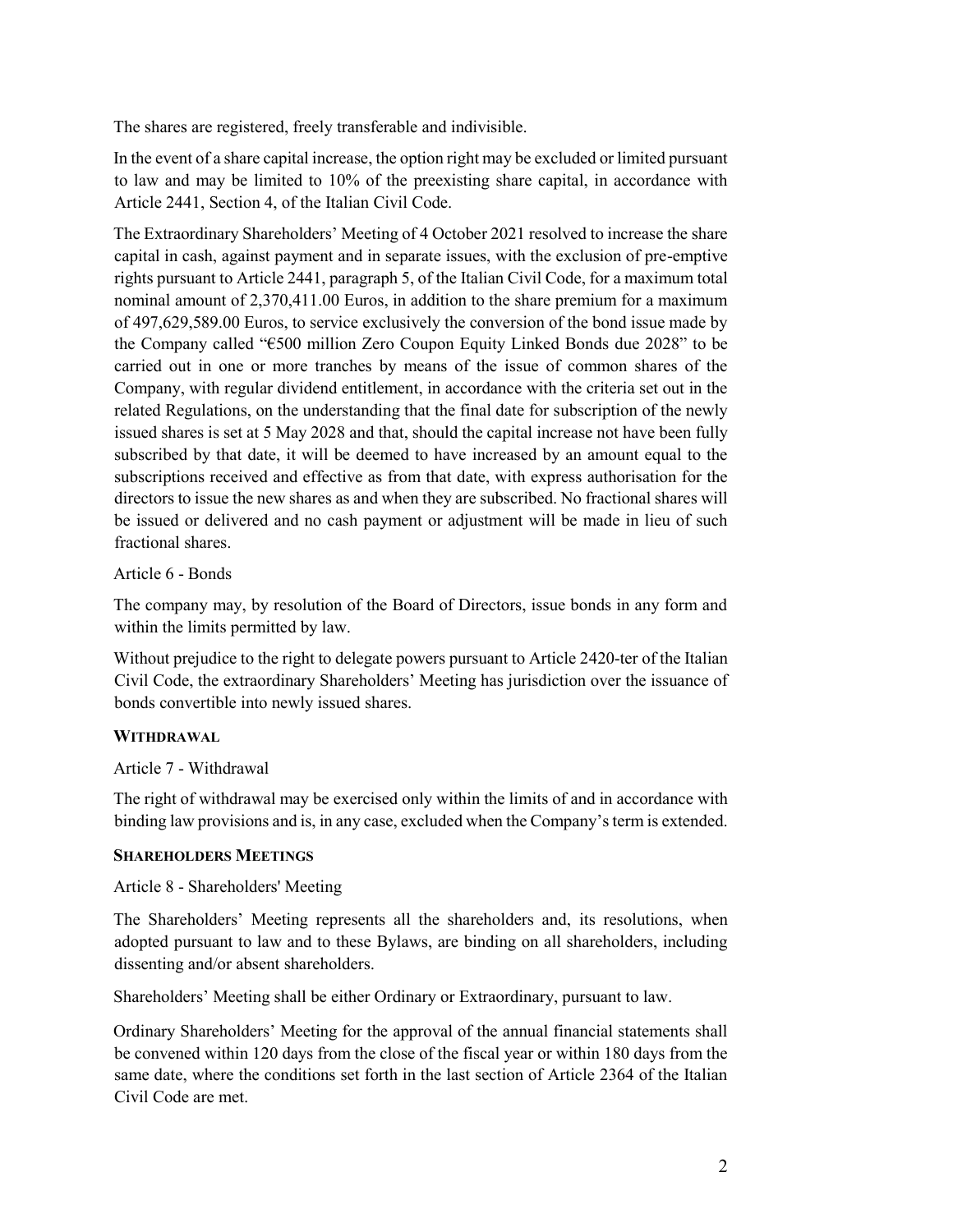Both ordinary and extraordinary Shareholders Meeting is convened in a single call by means of a notice containing the information required by current regulation and published within the deadline required pursuant to law:

- on the Company website;
- when required pursuant to a binding provision or a decision of the Board of Directors, in condensed form in a national newspaper;
- by any other means required by the applicable laws and regulations currently in force.

The Board of Directors, if it deems it appropriate, may indicate in the notice convening the Meeting the date of the second call and, in case of Extraordinary Meetings, the date of the third call.

Article 9 - Participation in and Representation at Shareholders' Meetings

Shareholders with voting rights are entitled to participate in the Shareholders' Meetings, in compliance with the regulations in force at the time.

Each shareholder who has the right to attend the Shareholders' Meeting can be represented by a third party by means of a written proxy, pursuant to and within limits of the relevant laws. Notice of the proxy to attend the Shareholders' Meeting may be given to the Company by sending the proxy statement to the electronic mail address listed in the Notice convening the Shareholders' Meeting. The Chairman of the Meeting shall be responsible for verifying the effectiveness of proxies and the right to attend a Shareholders' Meeting.

Art. 9-bis - Increased voting right

If the conditions and requirements of the current laws, regulations and the Bylaws herewith are met, the holder of ordinary shares shall have two votes for each share in relation to the shares held continuously for at least twenty-four months and from the date specified in the next paragraph.

Increased voting right shall apply after registration in the list referred to in Article 9-quater of the Bylaws (the "Special List"):

a) on each share after twenty-four months of uninterrupted ownership (the "Period"), by virtue of a right in rem which entitles to the exercise of the voting right attested by the registration in the Special List and by the relevant communication issued by the Intermediary who keeps account of the shares according to the regulation in force (the "Intermediary");

b) following the shareholder's request applying for the registration in the Special List, the shareholder shall make a request to the Intermediary for all or part of the shares held, by means of the relevant form on the Company's website; the Intermediary submits the request form to the Company accompanied by a specific communication, pursuant to Article 44, paragraph 1 and 2, of the Single Measure on post-trading issued by Consob and Bank of Italy of 13 August 2018, governing central depositories and centralized management services (the "Joint Regulation") certifying share ownership and containing the clause "until revocation" and the information pursuant to Article 41, paragraph 2, of the Joint Regulation, by means of certified email; in case of subjects other than natural persons, the request form submitted to the Intermediary, who files the application to the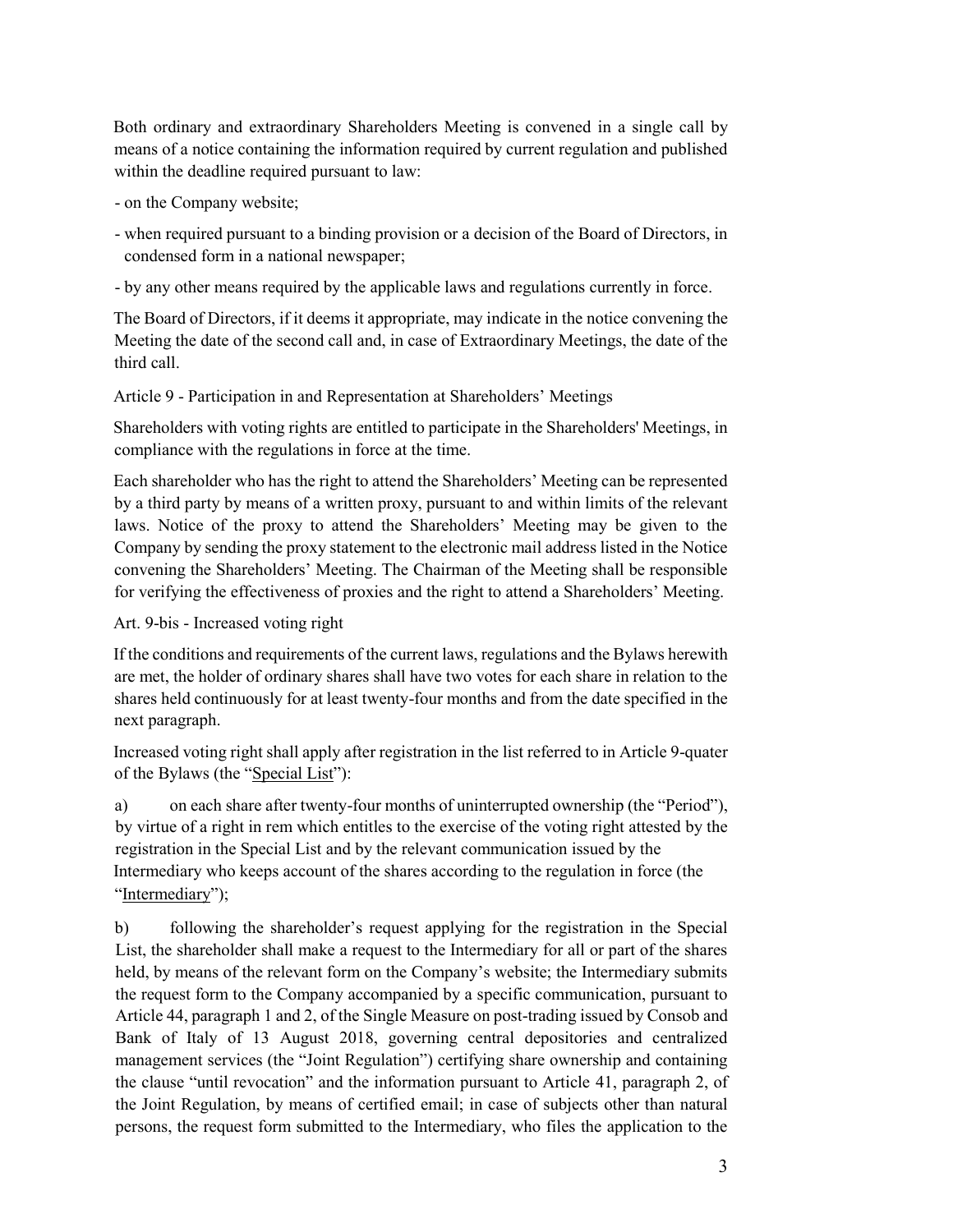Company, shall specify if the subject is directly or indirectly controlled by third parties and the data identifying any parent company, pursuant to Article 93 of Legislative Decree 58/1998; the Company, after verifying requirements of the current law and Bylaws herewith are met, ensures the prompt registration in the Special List and in any case within the terms required under Article 9-quater, reporting back to the shareholder on said registration;

c) with effect as from the first date between: (i) the fifth trading day of the calendar month following the month in which the conditions required by the Bylaws for the increased voting right are met; or (ii) the date provided pursuant to Article 83-sexies, paragraph 2, of the Legislative Decree 58/1998 (*record date*) for the participation at a Shareholders' Meeting following the date in which the conditions required by the Bylaws for Increased Voting Rights are met.

The increased voting right, if already accrued or, - if not yet accrued -, the period of ownership required to accrue the increased voting right, shall be maintained upon communication from the Intermediary to the Company, pursuant to article **44**, paragraph 8, of the Joint Regulation:

- a) in the event of succession on death in favor of the heir and/or legatee;
- b) in the event of merger or demerger of the holder of the shares in favor of the company resulting from the merger or the beneficiary of the demerger.

The increased voting right shall also apply, upon communication from the Intermediary to the company pursuant to article **44**, paragraph 4, of the Joint Regulation, to the ordinary shares (the "New Shares"): (i) assigned in the event of free share capital increase under article 2442 of the Civil Code payable to the holder in relation to the shares for which the increased voting right has already accrued (the "Original Shares"); and (ii) subscribed by the holder of the Original Shares in the exercise of the option right applicable in respect of said shares. The increased voting right shall also apply to the New Shares payable in exchange for the Original Shares in the event of a merger or demerger, as long as the merger or demerger provides for it and in the terms described therein.

In the cases referred to in the paragraph 6 above, the New Shares shall acquire the increased voting right from the time of registration in the Special List, with no need for the additional term of the Period. If the increased voting right for the Original Shares has not yet accrued, but is in the process of accruing, the increased voting right shall apply to the New Shares that have been registered in the Special List from the moment the period of ownership calculated from registration of the Original Shares in the Special List has been completed.

The increased voting right shall cease to apply for shares (i) to be transferred for payment or free of charge, or pledged, subject to usufruct and other constraints that attribute the voting right to a third party, (ii) owned by companies or entities (the "Participants") that own shareholdings exceeding the threshold pursuant to Article 120, paragraph 2 of the Legislative Decree 58/1998 in the event of transfer of any kind, free or upon payment, of the direct or indirect control (which concerns the case in Article 2359, paragraph 1, of the Civil Code), in the Participants themselves, it being understood that, for the purpose of the above, they do not constitute a transfer relevant to the cases in paragraph 5 above in this report.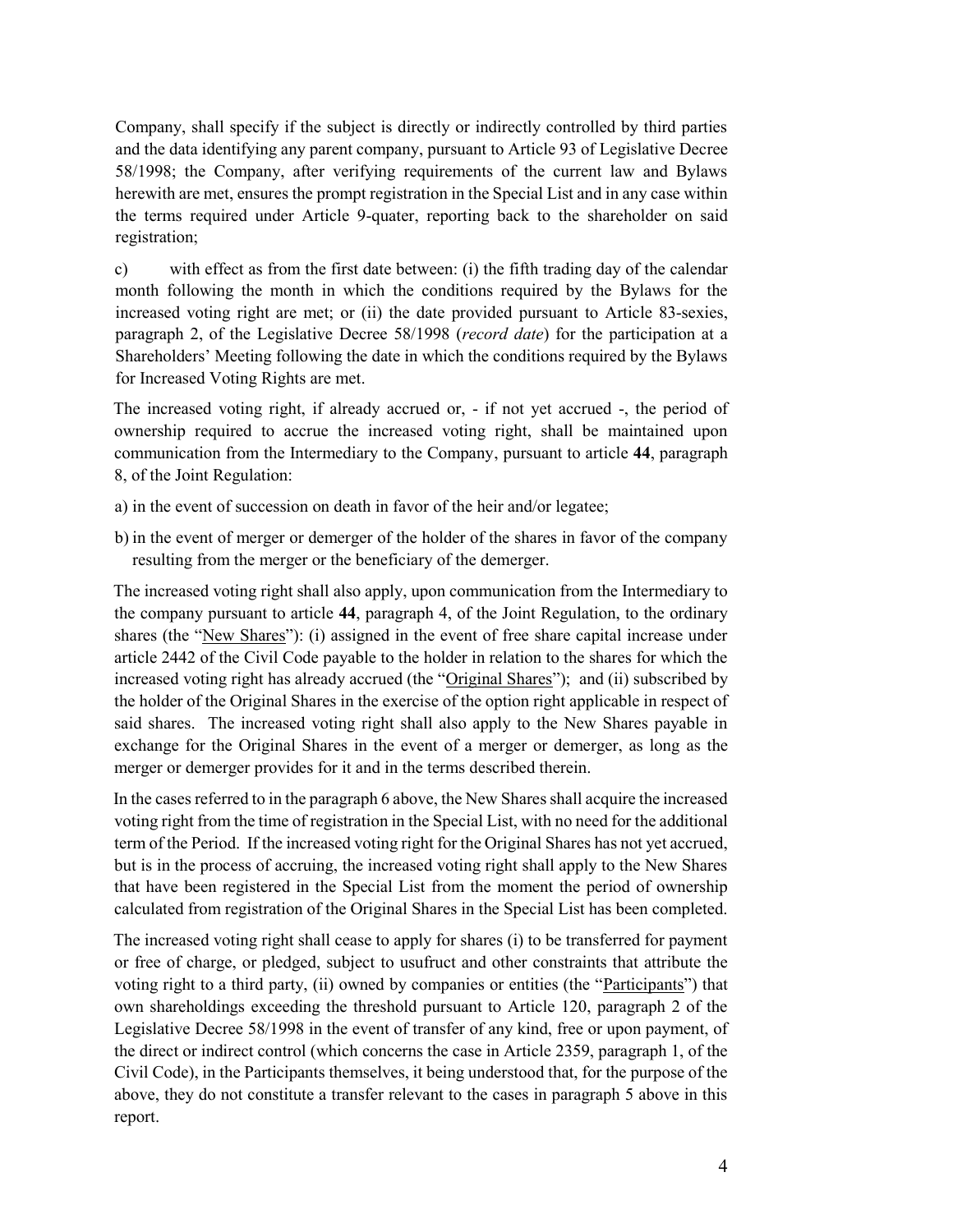The increased voting right shall cease to apply in case of the holder's waiver, in whole or in part, of the voting increase, through a withdrawal communication (total or partial) of the registration in the Special List carried out by the Intermediary upon the shareholder's request, pursuant to Article **44**, paragraph 6, of the Joint Regulation; said communication shall reach the Company by the third trading day of the calendar month following the month in which the shareholder has made use of the waiver option and by the trading day prior the date provided under Article 83-sexies, paragraph 2, of the Legislative Decree 58/1998 (record date). The waiver is, in any case, irrevocable and the increased voting right can be acquired again through a new registration in the Special List and the full lapse of the Period.

Shareholders registered in the Special List agree that the Intermediary shall report and shall be required to disclose by the third trading day of the calendar month following the month of occurrence, and in any case by the trading day prior the date provided under Article 83 sexies, paragraph 2, of the Legislative Decree 58/1998 (record date) all circumstances and events that, under the current provisions and the Bylaws, invalidate the conditions for the vote increase or affect the ownership of the same.

#### Article 9-ter - Effects of increased voting right

The party entitled to the increased voting right shall be legitimized to exercise the voting right by providing appropriate communication in the manner required by applicable law and the Bylaws herewith and subject to ascertainment by the Company of the absence of impediments.

For the purposes of attendance and voting at the Shareholders' Meeting, the legitimacy and ascertainment by the Company shall be as of the date pursuant to Article 83-sexies, paragraph 2 of the Legislative Decree 58/1998 (record date).

The increased voting right pursuant to Article 9-bis is computed for each Shareholders' Meeting's resolution and therefore also for the determination of Shareholders' Meeting and resolution quorum that refer to capital rates.

The increase shall have no effect on the rights, other than voting, due and exercisable under the possession of specific capital rates and also, among other things, for the determination of the rates of capital required for the submission of lists for the election of corporate bodies, for the exercise of liability under article 2393-bis of the Civil Code, for the calculation of the capital rates required for the appeal, for any reason and for any cause, of Shareholders' Meeting resolutions.

#### Article 9-quater - Special List

The Company shall establish and maintain, in the manner provided for keeping the shareholders' register, the Special List in which the shareholders that have requested the increased voting right are registered, upon their request.

The Special List contains the information specified in the applicable regulations and the Bylaws herewith.

The Special List is updated by the fifth trading day from the end of each calendar month and, in any case, by the trading day following the date as set forth in Article 83-sexies,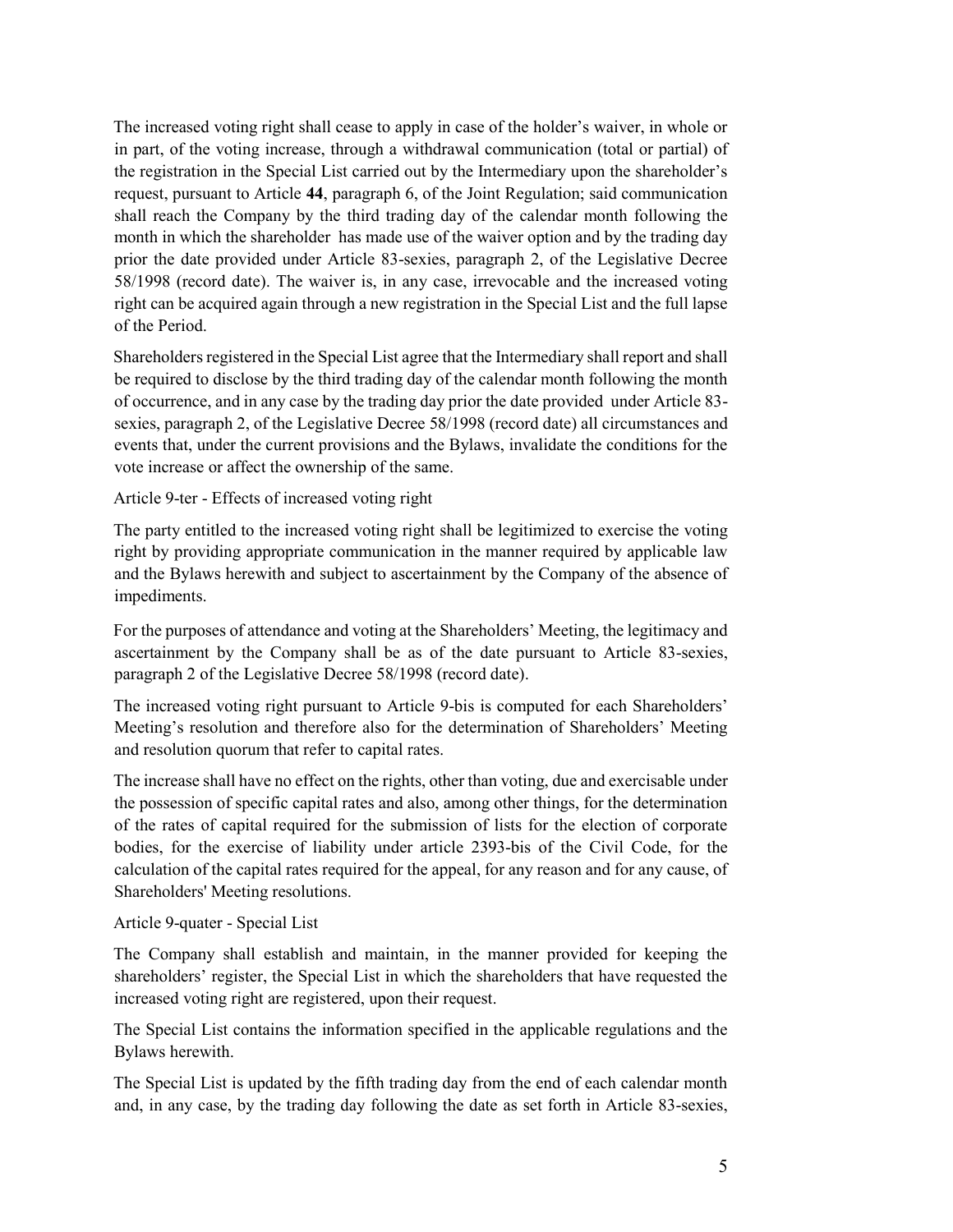paragraph 2 of the Legislative Decree 58/1998 (record date), pursuant to Articles 9-bis and 9-ter.

The Company shall proceed with cancellation from the Special List for withdrawal and upon request, also ex officio, of the party concerned, in the event it has been informed of the occurrence of events that result in the loss of the increased voting right or however the absence of the conditions for its acquisition, informing the Intermediary, in accordance with terms and conditions required by current regulations.

The Special List is subject to, if compatible, the provisions related to the shareholders' registry and any other provision on this subject for that concerning the disclosure of information and inspection rights of shareholders.

Article 10 - Convening, Chairing and Handling the Shareholders' Meetings

Both Ordinary and Extraordinary Shareholders' Meetings are deemed to have been validly convened and can approve resolutions by the majorities required pursuant to law. Shareholders' Meetings are chaired by the Chairman of the Board of Directors or, in his absence, by the Deputy Chairman (if one has been appointed) or a person designated by the Shareholders' Meeting, in that order.

The Chairman of the Meeting, who may rely on the assistance of specifically designated parties, is responsible for verifying that the Meeting has been properly convened, ascertaining the identity of the attendees and their right to attend, managing the Meeting and verifying voting results.

Upon a motion by the Chairman, the Shareholders' Meeting may appoint a secretary and, if necessary, two ballot counters.

The resolutions adopted by the Shareholders' Meeting are recorded in Minutes signed by the Chairman and the Secretary.

When required by law and whenever the Chairman deems it appropriate, the Minutes may be drawn up by a notary selected by the Chairman. In such cases, the notary shall also serve as secretary.

#### **MANAGEMENT**

Article 11 - Board of Directors

The Company is managed by a Board of Directors that can comprise between 7 and 16 members. Keeping these boundaries in mind, the Shareholders' Meeting determines the number of Directors who should serve on the Board at the time of their election and decides the length of their term of office, which, however, may not exceed three years. Directors may be re-elected.

In order to be allowed to serve as Directors, candidates must meet the requirements of the relevant laws and regulations. Directors must also possess the qualifications set forth in the provisional statutes currently in force. A minimum number of Directors must match the minimum number of Directors who, pursuant to the abovementioned statutes, are required to meet the independence requirements set forth in Article 148, Section 3, of Legislative Decree No. 58/1998. If a director fails to meet the abovementioned requirements, said Director shall be removed from office. An intervening inability by a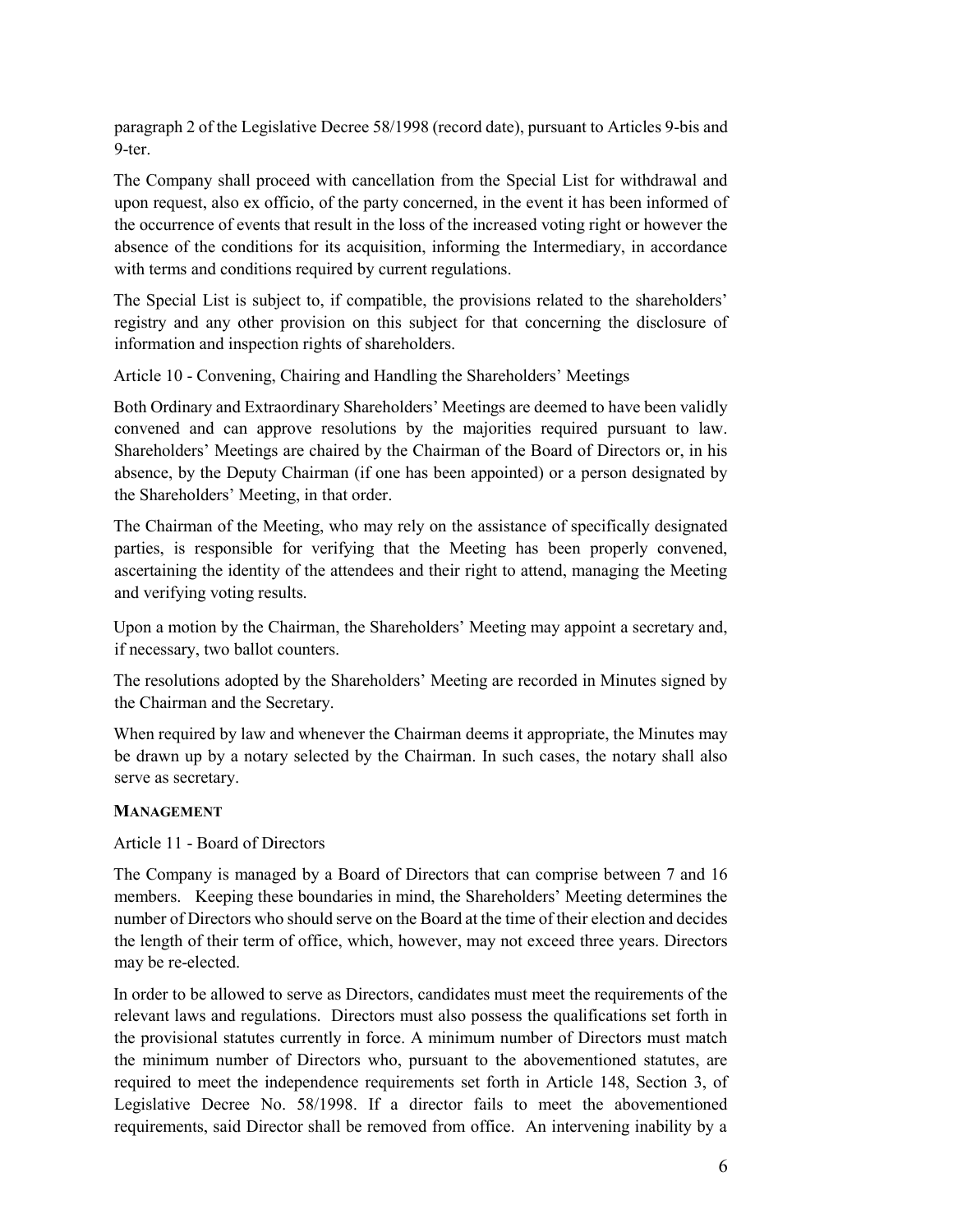Director to meet the abovementioned independence requirements will not automatically cause him or her to lose his or her office, provided that the number of Directors who meet the independence requirements is consistent with the statutory minimum.

The Board of Directors, in compliance with the laws currently in force on gender balance, is elected on the basis of slates of candidates filed by shareholders in the manner described below. In the abovementioned slates, candidates must be listed and identified in consecutive order.

Slates filed by shareholders, duly signed by the filers, must be deposited at the Company's registered office, where they must be available to anyone upon request, at least 25 (twentyfive) days prior to the date of the first call of the Shareholders' Meeting and must meet the additional disclosure and filing requirements set forth in the provisional regulations currently in force.

Each shareholder, shareholders who are parties to a shareholders' agreement that qualifies as such pursuant to Article 122 of Legislative Decree No. 58/1998, the Company's controlling party, its subsidiaries and joint ventures that qualify as such pursuant to Article 93 of Legislative Decree No. 58/1998, may not file or participate in the filing, directly or through a third party or a nominee, of more than one slate and may not vote for multiple slates. Each candidate can be included in only one slate, on penalty of losing the right to be elected. Nominations filed and votes cast in violation of this prohibition will not be attributed to any slate.

Slated of candidates may be filed only shareholders who, on their own or jointly with others, collectively own shares representing at least the percentage of share capital subscribed at the date the slate is filed, which is laid down and published by Consob under the Regulations adopted by virtue of Resolution 11971 of 14 May 1999, as subsequently amended and supplemented, will be communicated from time to time in the notice convening the Shareholders' Meeting to appoint the Board of Directors.

Slates must be accompanied by the following information: (i) the names of the shareholders who are filing the slate, the total percentage interest held; (ii) affidavits by which the individual candidates accept the nomination and attest, under their responsibility, that there are no issues that would impede their election or make it incompatible and that they possess the qualifications required pursuant to law to serve in the respective capacities; and (iii) *curricula vitae* setting forth the personal and professional qualifications of each candidate and indicating whether a candidate qualifies as an independent Director. In addition, a certification issued by an intermediary qualified pursuant to law confirming, at the time when a slate is filed with the Company, the ownership of the number of shares required for eligibility to file a slate must be filed within the deadline required by the regulations governing the publication of the slates by the Company.

Slates filed with a number equal to or with more than 3 candidates shall be composed of candidates belonging to both genders, as indicated in the notice convening the Shareholders' Meeting in accordance with the provisions currently in force on gender balance.

Slates filed in a manner that does not comply with the foregoing provisions shall be treated as if they were never filed.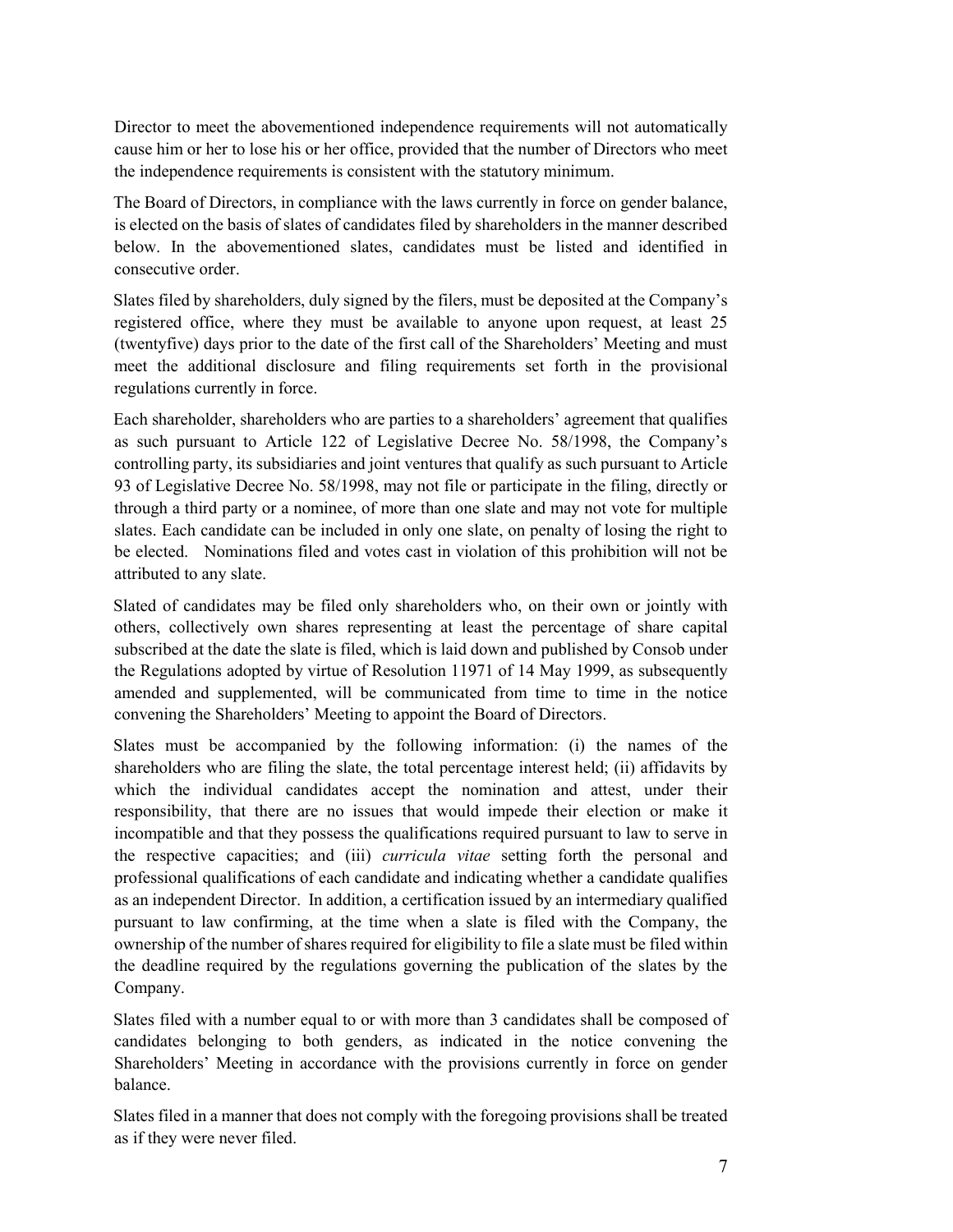The election of the Board Directors shall be carried out as follows:

a) all except one of the Directors that need to be elected shall be taken from the slate that received the highest number of votes, in the consecutive order in which they are listed on the slate;

b) the remaining Director shall be taken from a minority slate that is not connected in any way, directly or indirectly, with the shareholders who filed or voted for the slate referred to in paragraph a) above and has received the second highest number of votes cast by the shareholders, selecting the first of the candidates who are listed in consecutive order on the slate.

It being understood that, should the minority slate referred to in paragraph b) above fail to receive a percentage of the votes equal to at least half the required percentage for filing a slate, as stated above, all of the Directors that need to be elected shall be taken from the slate that received the highest number of votes referred to in paragraph a) above.

If the candidates elected in the manner described above do not include a sufficient number of Directors who meet the independence requirements that apply to Statutory Auditors pursuant to Article 148, Section 3, of Legislative Decree No. 58 of February 28, 1998 to achieve the minimum statutory percentage of the total number of elected Directors, the non-independent candidate elected last in consecutive order from the slate that received the highest number of votes, as referred to in Letter a), Paragraph Eight, of this Article, shall be replaced with the first non-elected independent candidate who is listed next in consecutive order in the same slate or, otherwise, the first non-elected independent candidate listed in consecutive order on the other slates, based on the number of votes received by each candidate. This replacement procedure shall be applied repeatedly until the Board of Directors includes a number of Directors who meet the requirements of Article 148, Section 3, of Legislative Decree No. 58 of February 28, 1998 equal to at least the statutory minimum. If this procedure fails to produce the result explained above, the replacement will be carried out by means of a resolution approved by the Shareholders' Meeting with a plurality of the votes, after the names of the candidates that meet the abovementioned requirements have been placed in nomination.

Moreover, if the candidates elected with the manner above described does not comply with the laws currently in force on gender balance, the candidate of the gender more represented elected as the latest in consecutive order from the slate that received the highest number of votes shall be replaced by the first candidate of the gender less represented in consecutive order not elected taken by the same slate. This replacing procedure will be applied until the composition of the Board of Directors comply with the laws currently in force on gender balance. If this replacing procedure does not assure the gender balance, the replacing will be carried out by shareholders' meeting resolving with majority required pursuant to law, upon submission of candidates belonging to the gender less represented.

If only one slate is filed or if no slate is filed, the Shareholders' Meeting shall approve its resolutions with the majorities required by law without being required to comply with the procedure described above, without prejudice to the compliance of the regulations in force concerning gender balance.

If one or more Directors cease to be in office during the course of the year, provided the majority of Board members are still Directors elected by the Shareholders' Meeting, they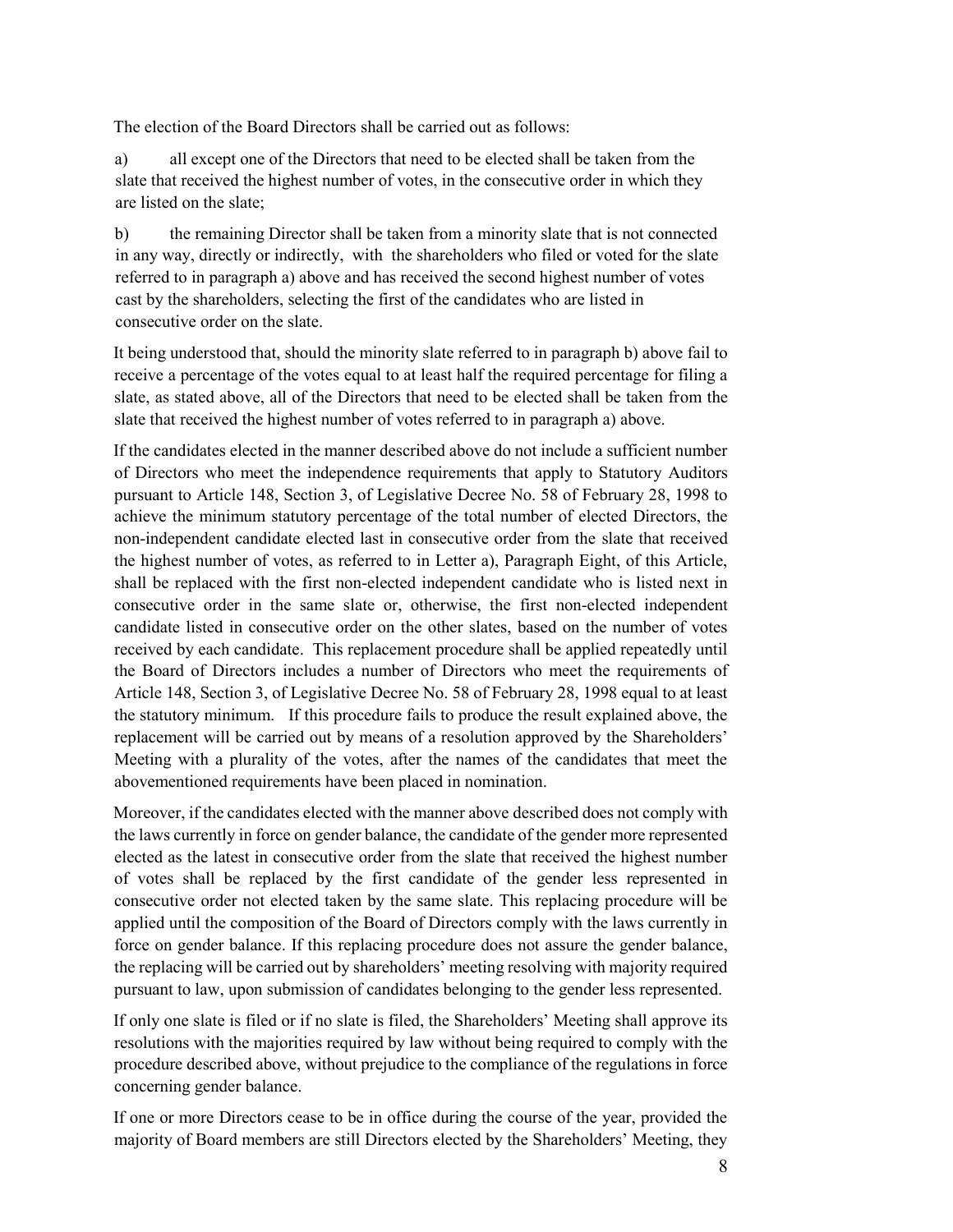shall be replaced in the manner described below, in accordance with the provisions of Article 2386 of the Italian Civil Code:

a) The Board of Directors nominates as replacements candidates taken from the same slate to which the Directors no longer in office belonged and the Shareholders' Meeting votes with the majorities required pursuant to law and in accordance with the principle described above;

b) Should there be no unelected candidates left in the abovementioned slate of candidates or candidates with the required qualification or if the provisions of Letter a) above cannot be complied with for any reason, the Board of Directors and the Shareholders' Meeting elect replacements with the majorities required pursuant to law, without slate voting.

In all cases, the Board of Directors and the Shareholders' Meeting shall carry out the election in a manner that will result in (i) the election of a total number of independent Directors equal to at least the minimum number required by the relevant statute provisionally in force and (ii) compliance with the laws currently in force on gender balance.

If the majority of the Directors elected by the Board of Directors ceases to be in office, the entire Board of Directors shall be deemed to have resigned and a Shareholders' Meeting must be convened promptly by the Directors still in office to elect a new Board.

If the number of elected Directors is less than the maximum allowed by the first paragraph of this Article, while the Board of Directors is in office, the Shareholders' Meeting may increase their number up to the maximum referred to in the abovementioned first paragraph.

Additional Directors shall be elected with the majority of votes required pursuant to law.

Article 12 - Corporate Governance Posts - Chairman

The Board of Directors elects from among its members a Chairman and, if appropriate, a Deputy Chairman. The Board may also appoint one or more Managing Directors and a permanent Secretary, who need not to be a Director.

The Chairman presides over the meetings of the Board of Directors. If the President is absent or incapacitated, he is replaced by the Deputy Chairman or the oldest Director, in this order.

Article 13 - Meetings of the Board of Directors

The Board of Directors meets at the Company's registered office, or at a different location. Board meetings are called by the Chairman, whenever he deems it appropriate, or upon a request by the Managing Director (if one has been appointed) or at least three Directors, without prejudice to the rights of other parties to call Board meetings pursuant to law.

If the Chairman is absent or incapacitated, Board of Directors meetings are called by the party who is replacing him in accordance with the last paragraph of Article 12.

Notice convening the Board meetings shall be given by means of a registered letter, fax or e-mail sent at least three days before (in urgent cases, by telegram, fax or e-mail sent at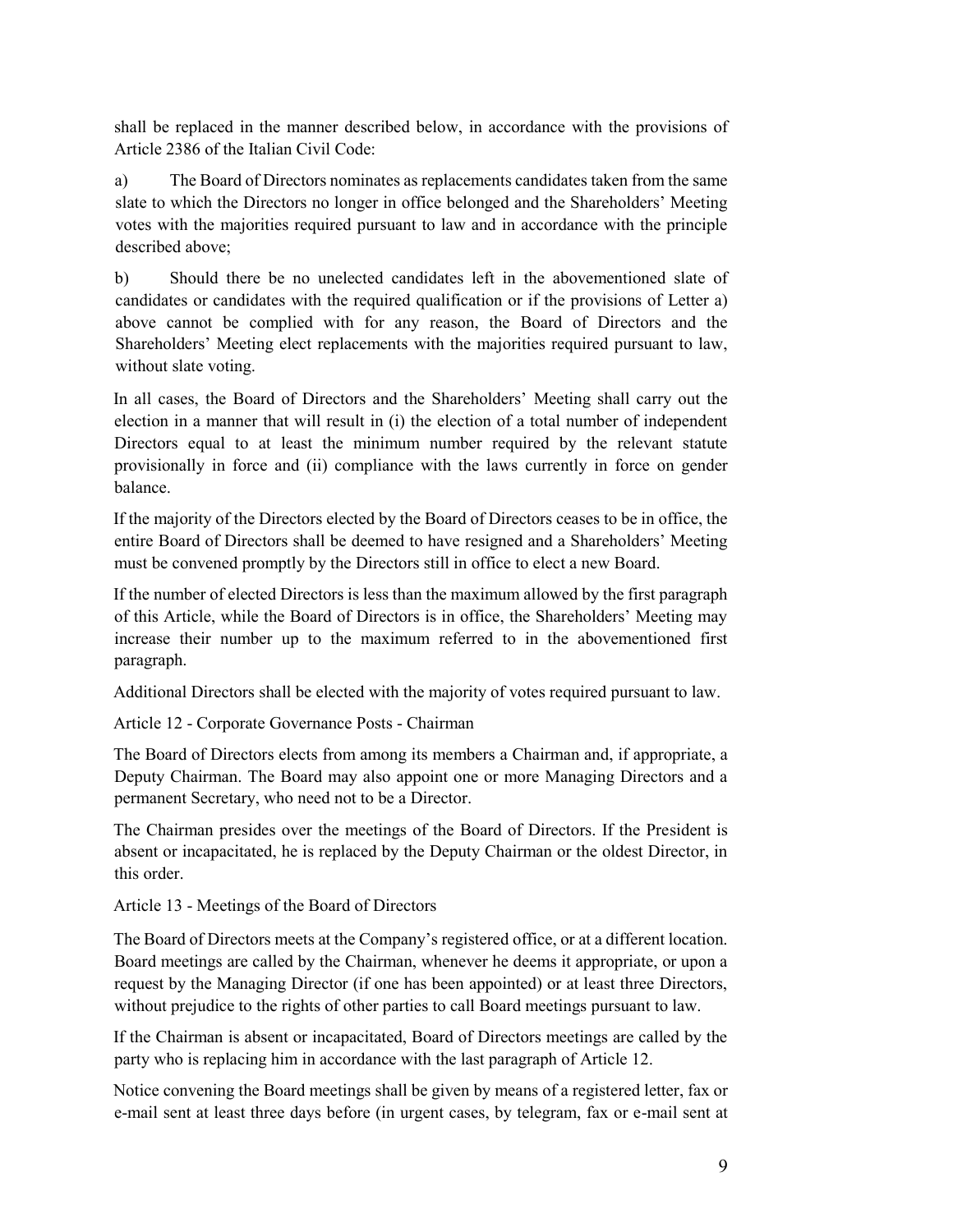least twenty-four hours before) the date of the meeting to all Directors and Statutory Auditors in office at the domiciles or addresses which they provided.

The notice convening the meeting shall list the day, time and place of the meeting and the meeting's Agenda. Compatibly with the need for confidentiality, the Chairman shall provide the Directors in advance with adequate information about the items on the Agenda.

The Board of Directors may validly approve resolutions even in the absence of a formal notice, provided all Directors and Statutory Auditors in office are present.

Meetings of the Board of Directors may be held by teleconference or videoconference, provided that all participants can be identified, are able to follow the discussion and participate in real time in the discussion of the items on the Agenda and can receive, transmit and view documents. If these conditions are met, the meeting of the Board of Directors is deemed to have been held at the place where the Chairman or the Secretary are located, so as to allow the minutes of the meeting to be recorded in the Minute Register and signed.

On the occasion of Board meetings, but not less frequently that once a quarter, the Board of Directors and the Board of Statutory Auditors shall be informed by the corporate governance bodies to whom powers have been delegated about transactions with a material impact on the Company's income statement, financial position and balance sheet, particularly when Directors have an interest in these transactions, either directly or on behalf of third parties, or the transactions could be influenced by the party that exercises management and coordination authority over the Company.

When timing considerations require it, the abovementioned information may be provided to the Board of Statutory auditors at meetings of the Executive Committee.

Article 14 - Resolutions of the Board of Directors

Meetings of the Board of Directors shall be deemed to have been validly convened when the majority of the Directors in office is present.

Resolutions are adopted with a majority of the votes of the Directors attending the meeting. In case of a tie, the Chairman has the tie-breaking vote.

Article 15 - Powers of the Board of Directors

The Board of Directors has full powers to manage the Company. The

Board of Directors, specifying the powers that it is delegating, may:

- a) appoint some of its members to an Executive Committee, to which it may delegate some of its attributions, except for those expressly reserved for its jurisdiction pursuant to law, determining its powers and rules of operation;
- b) delegate some of its powers, specifying the limits thereof, to one or more of its members and entrust them with special assignments;
- c) establish committees, determining their composition and tasks.

The Board of Directors, acting with the mandatory input of the Board of Statutory Auditors, shall appoint and dismiss the Accounting Documents Officer required pursuant to Article 154-bis of Legislative Decree No. 58 of February 24, 1998 and determines his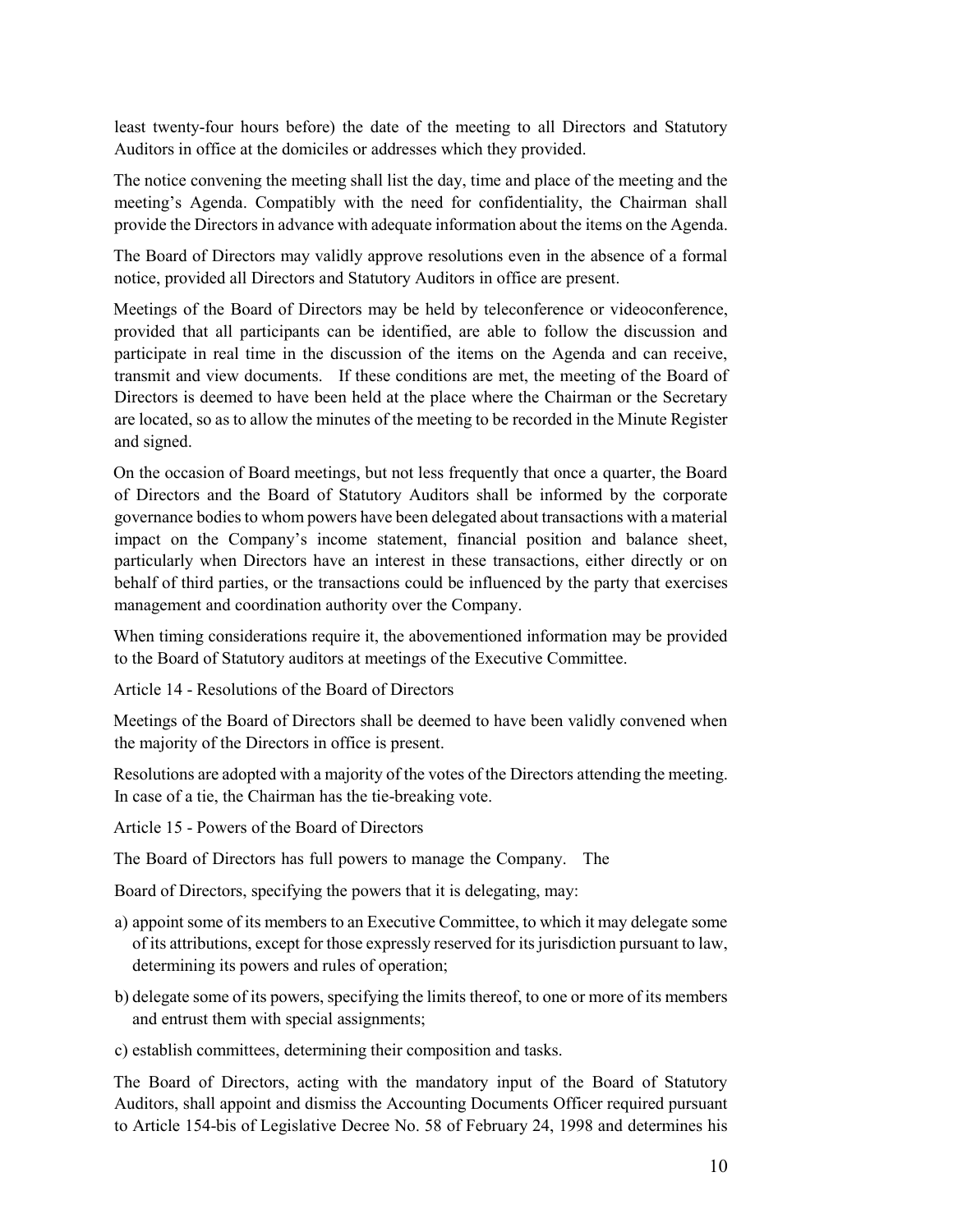or her compensation. The Corporate Accounting Documents Officer must meet the integrity requirements of the relevant statutes currently in force for those who perform administrative and management functions, as well as professional requirements that include specific expertise in administrative and accounting issues. Expertise in these areas must be verified by the Board of Directors and must be the result of work performed in a position of sufficiently high responsibility for an adequate length of time.

Pursuant to Article 2365 of the Italian Civil Code, the Board of Directors also has jurisdiction (which may not be delegated to anyone but may be ceded to the Shareholders' Meeting) over the adoption of resolutions concerning the following:

- mergers and demergers, when allowed pursuant to law;

- setting up or closing branch offices;

- the reduction of the share capital in the event of withdrawal by Shareholders;

- amendments to the Bylaws to comply with regulatory requirements;

- the transfer of the company's headquarters within the national territory.

Article 16 - Remuneration of Directors

Directors are entitled to reimbursement of expenses incurred in the course of their duties.

The Shareholders' Meeting may set a total amount as compensation for all of the Directors, except for those who have been delegated to perform operational functions.

The compensation of these Directors shall be determined by the Board of Directors with the input of the Board of Statutory Auditors.

As an alternative to the provisions of the preceding paragraphs, the Shareholders' Meeting may exercise its right to set a total amount as compensation for all of the Directors, including those entrusted with special tasks.

Article 17 - General Manager

The Board of Directors may appoint one or more General Managers, determining their powers, which may include the right to appoint representatives and grant powers of attorney for individual transactions or classes of transactions.

General Managers shall attend the meetings of the Board of Directors and the Executive Committee and may provide non-binding advice on the items on the meeting Agenda.

#### **STATUTORY AUDITORS - BOARD OF STATUTORY AUDITORS AND INDEPENDENT AUDITORS**

Article 18 - Board of Statutory Auditors

The Board of Statutory Auditors comprises 3 (three) Statutory Auditors and 2 (two) Alternates, who are elected for a term of office of 3 (three) years and may be reelected. Statutory Auditors must meet the requirements of the relevant laws currently in force, including those concerning the number of corporate governance posts that may be held concurrently.

Anyone who may be in a position that prevents him or her from being elected or may be otherwise unelectable or does not meet the requirements of professionalism, integrity and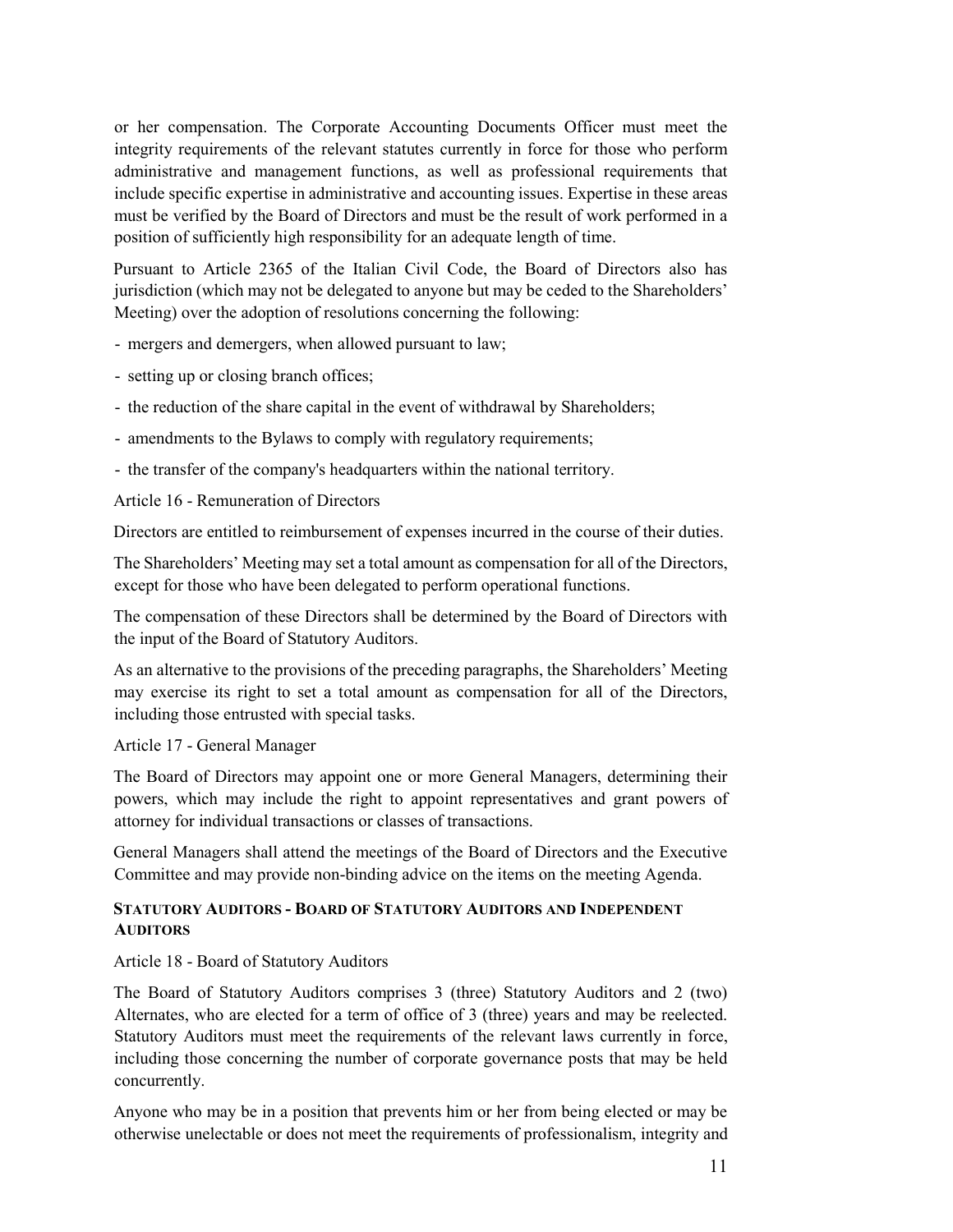independence set forth in the laws currently in force may not serve as a Statutory Auditor and, if elected, shall automatically forfeit their office.

Specifically, insofar as the professionalism requirements are concerned, as set forth (if applicable) in Article 1, Section 3, of Ministerial Decree No. 162 of March 30, 2000, which makes reference to Section 2, Letters b) and c) of the abovementioned Article 1, it shall be understood that "subject matters that are relevant to the Company's business" shall mean those related to the health and medical fields.

The Ordinary Shareholders' Meeting shall elect the Statutory Auditors and their Alternates in the manner specified below, and in compliance with the laws currently in force on gender balance.

Shareholders representing at least the percentage of the share capital required by the Bylaws for the submission of slates concerning the appointment of the members of the Board of Directors may submit serially numbered slates of candidates. The slates must be deposited at the Company's registered office at least 25 (twenty-five) days prior to the date of the first calling of the Shareholders' Meeting, upon penalty of becoming invalid, without prejudice to any additional disclosure and filing requirements that may be set forth in relevant laws and regulations, including temporary provisions.

The slate consisting of names of one or more candidates marked with a progressive number shall specify whether each candidate is standing for election as a Statutory Auditor or as an Alternate.

Slates filed with a number equal to or with more than 3 candidates shall be composed of candidates belonging to both genders so that the first two candidates for the post of Statutory Auditor and the first two candidates for the post of Alternates belong to different genders.

Each shareholder, shareholders who are parties to a shareholders' agreement that qualifies as such pursuant to Article 122 of Legislative Decree No. 58/1998, the Company's controlling party, its subsidiaries and joint ventures that qualify as such pursuant to Article 93 of Legislative Decree No. 58/1998, may not file or participate in the filing, directly or through a third party or a nominee, of more than one slate and may not vote for multiple slates. Each candidate can be included on only one slate, on penalty of losing the right to be elected. Nominations filed and votes cast in violation of this prohibition will not be attributed to any slate.

The slates must be accompanied by:

- a) Information regarding the identity of shareholders who filed the slates, indicating the total percentage of equity investment held;
- b) An affidavit by the shareholders different from those who hold, jointly or individually, a controlling or relative majority interest attesting that they are not linked with the latter as a result of transactions such as those defined in the relevant laws and regulations currently in force;
- c) detailed information about the candidates' backgrounds, affidavits by the candidates attesting that they meet statutory requirements and accept the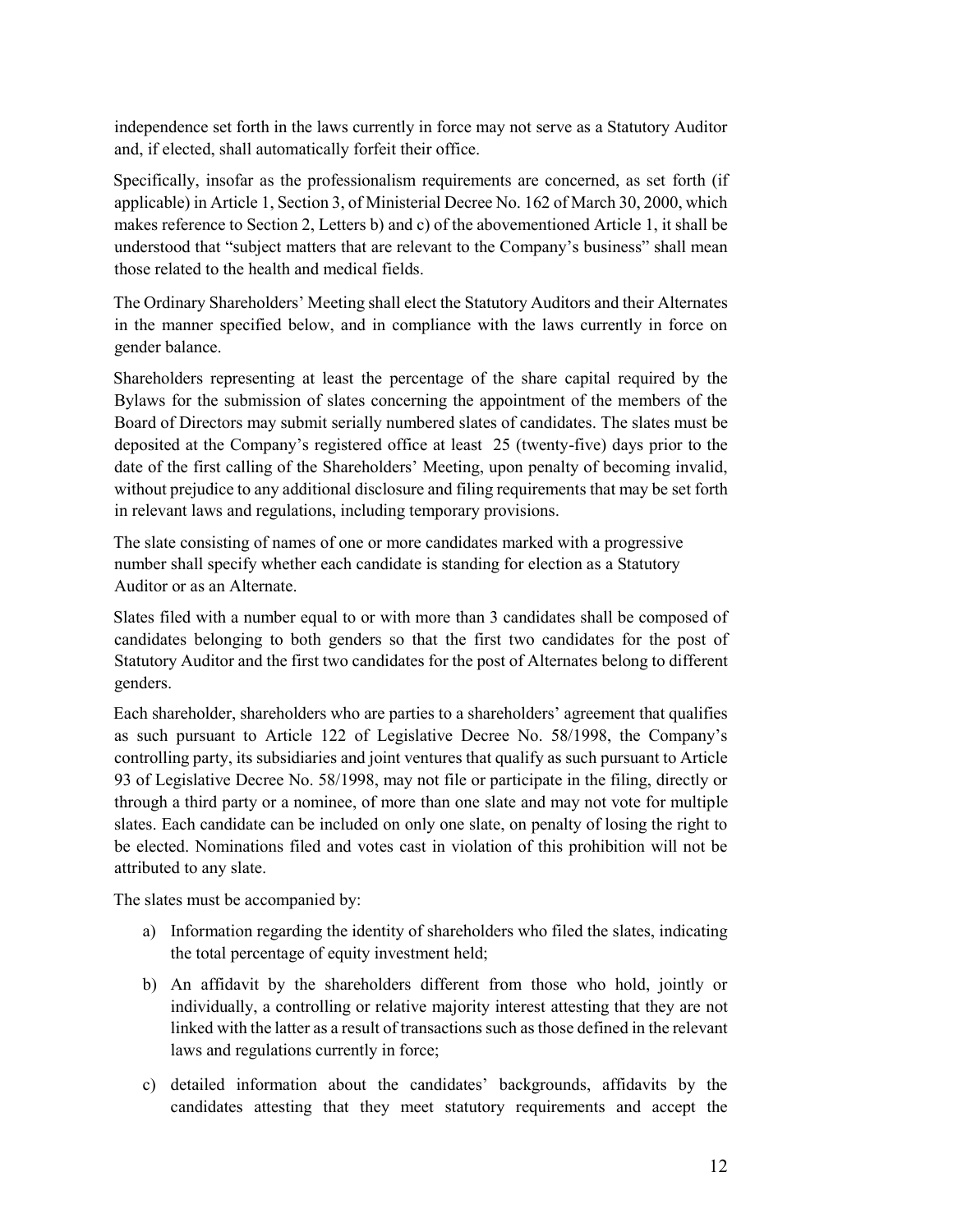nomination and listings of any management and control posts held by the candidates at other companies.

In addition, a certification issued by an intermediary qualified pursuant to law confirming, at the time when a slate is filed with the Company, the ownership of the number of shares required for eligibility to file a slate must be filed within the deadline required by the regulations governing the publication of the slates by the Company.

If the conditions set forth above are not complied with, the affected slate shall be treated as if it had never been filed.

The results of the balloting shall reflect the following process: the Statutory Auditor candidate listed 1 (first) in the slate that received the second highest number of votes and that, pursuant to laws and regulations currently in force, is not in any way linked, directly or indirectly, with the shareholders who filed the slate that received the highest number of votes is elected to the post of Chairman of the Board of Statutory Auditors; the candidates listed, respectively, 1 (first) and 2 (second) in the slate that received the highest number of votes, as referred to in this paragraph, are elected to the post of Statutory Auditor. Alternate candidates who are listed 1 (first) in the slates that received the highest and second highest number of votes are elected to the post of Alternate.

If two or more lists receive the same number of votes, a new balloting is held. If the result is again a tie, the slate filed by the shareholders who own the largest percentage interest or, alternatively, the slate filed by the largest number of shareholders shall prevail.

Moreover, if with the manner above described the composition of the Board of Statutory Auditors with reference to the Statutory Auditors, does not comply with the laws currently in force on gender balance, the necessary replacements, in consecutive order, with candidates running for the election as Statutory Auditors from the slate that received the highest number of votes shall be carried out.

If only one slate of candidates is filed, all Statutory Auditors and Alternates are elected from that slate and in compliance with the laws currently in force on gender balance.

If a Statutory Auditor is removed from office, he/she is replaced by an Alternate taken from the same slate as the Statutory Auditor who is being replaced. The replacing Alternate will remain in office until the next Shareholders' Meeting.

If no slates are filed, the Shareholders' Meeting shall adopt the relevant resolutions with the majorities required pursuant to law and in compliance with the laws currently in force on gender balance.

If a Statutory Auditor needs to be replaced, he/she is replaced by an Alternate taken from the same slate as the Statutory Auditor who is being replaced, it being understood that the Chairmanship of the Board of Statutory Auditors must be held by a minority Statutory auditor. It being understood that the composition of the Board of Statutory Auditors shall comply with the laws currently in force on gender balance.

When the Shareholders' Meeting needs to elect replacement Statutory Auditors and/or Alternates, it shall proceed as follows: if the Statutory Auditors that need to be replaced had been elected from the majority slate, they shall be elected by a plurality of the votes, without any slate requirements; if, on the other hand, the Statutory Auditors that need to be replaced had been elected from the minority slate, the Statutory Auditors are elected by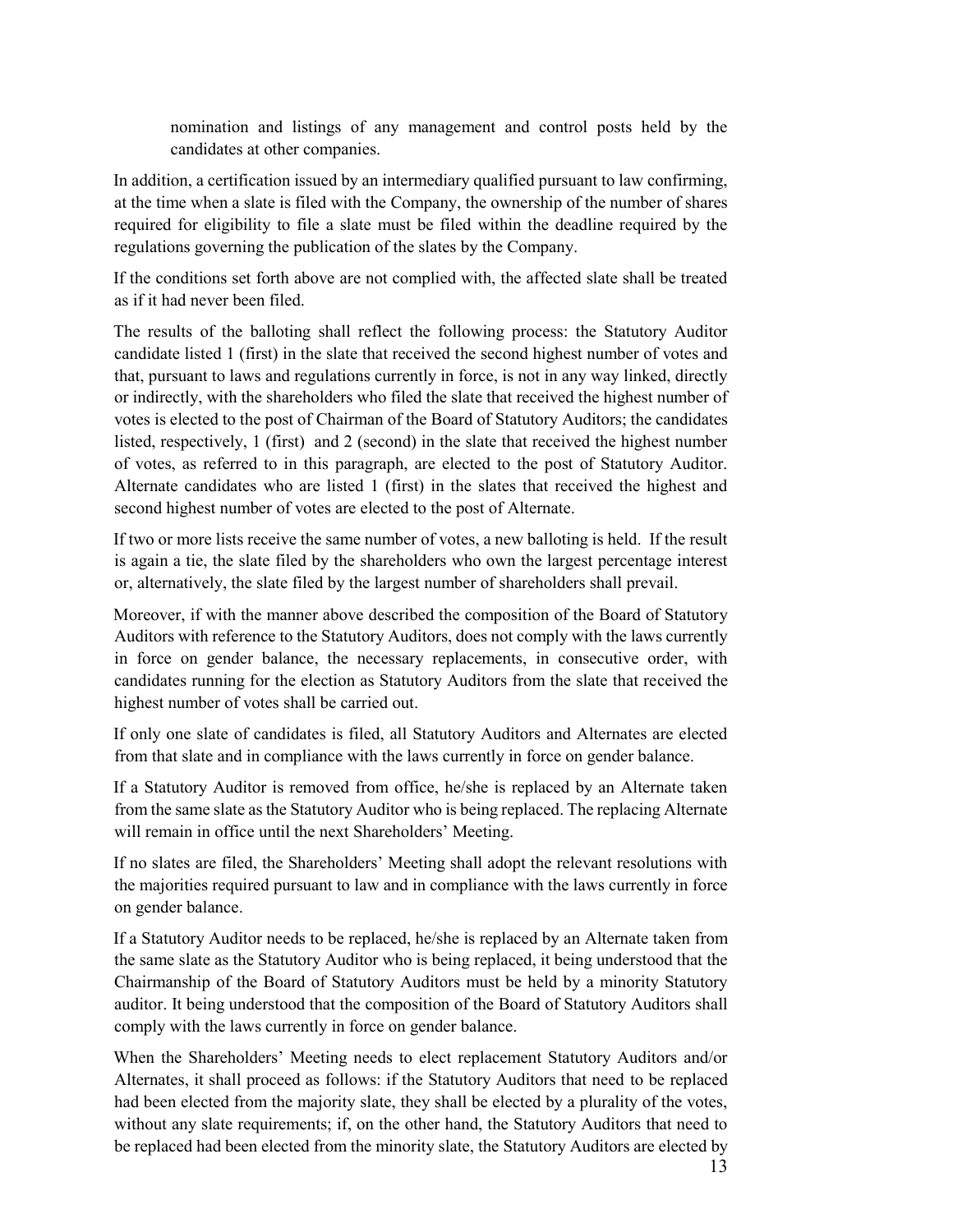a plurality of the votes taking them from the slate to which the Statutory Auditors who are being replaced belonged.

If, for any reason, the use of the abovementioned procedures would not result in the replacement of Statutory Auditors designated by minority shareholders, the Shareholders' Meeting shall act by a plurality of the votes. however, in the ballot counting process, the votes cast by shareholders who, based on disclosures provided pursuant to current laws, control, directly or indirectly or jointly with other members of a shareholders' agreement, as defined in Article 122 of Legislative Decree No. 58/1998, a majority of the votes that may be cast at a Shareholders' Meeting and shareholders who control, are controlled by or are subject to joint control by the former shall not be counted.

The replacing procedures mentioned above shall in any case comply with the laws currently in force on gender balance.

The Shareholders' Meeting shall determine the amount of the compensation payable to the members of the Board of Statutory Auditors, in accordance with the laws currently in force.

The Board of Statutory Auditors shall perform the tasks and activities required pursuant to law.

The Statutory Auditors, acting either jointly or independently, may ask the Directors to provide details and clarifications about the information provided to them and, more generally, about the results of the Company's operations or specific transactions, and may at any time carry out inspections and audits and request information, pursuant to law. Moreover, two members of the Board of Statutory Auditors, acting jointly, may convene a Shareholders' Meeting.

The Board of Statutory Auditors shall meet at least once every 90 days.

Meetings of the Board of Statutory Auditors may be held by teleconference or videoconference, provided that all participants can be identified, are able to follow the discussion and participate in real time in the discussion of the items on the Agenda and can receive, transmit and view documents.

Article 19 - Statutory audit

Legal audits and accounting control is exercised by independent auditors who are listed in the corresponding register according to the provisions of laws.

#### **LEGAL REPRESENTATION**

Article 20 - Representatives of the Company

The Chairman of the Board of Directors is the Company's legal representative vis-à-vis third parties and in legal proceedings.

The Deputy Chairman (if one has been appointed), the Managing Directors and any other Directors who have been entrusted with special assignments on terms determined by the Board of Directors may also act as the Company's legal representatives.

#### **FINANCIAL STATEMENTS**

Article 21 - Fiscal Year – Financial Statements

The fiscal year ends each year on December 31.